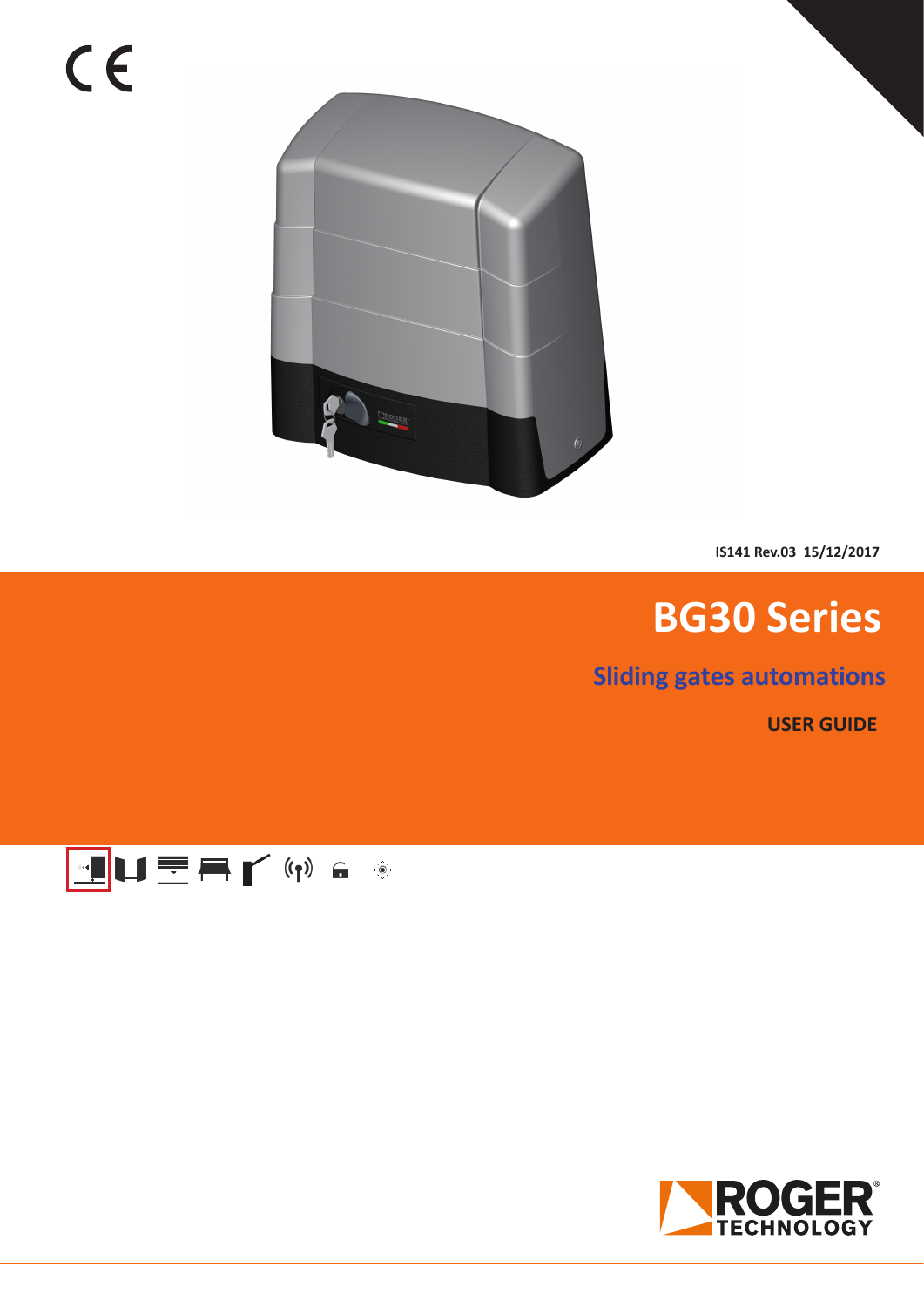These precautions are an integral and essential part of the product and must be supplied to the user.

Read them carefully since they contain important information on safe installation, use and maintenance.

These instructions must be kept and forwarded to all possible future users of the system.

This product must only be used for the specific purpose for which it was designed.

Any other use is to be considered improper and therefore dangerous.

The manufacturer cannot be held responsible for any damage caused by improper, incorrect or unreasonable use.

Avoid operating in the proximity of the hinges or moving mechanical parts.

Do not enter within the operating range of the motorised door or gate while it is moving.

Do not obstruct the motion of the motorised door or gate, as this may cause a dangerous situation.

The motorised door or gate may be used by children over the age of 8 and by people with reduced physical, sensorial or mental abilities, or lack of experience or knowledge, as long as they are properly supervised or have been instructed in the safe use of the device and the relative hazards.

Children must be supervised to make sure they do not play with the device, nor play/remain in the sphere of action of the motorised door or gate.

Keep remote controls and/or any other command devices out of the reach of children, to avoid any accidental activation of the motorised door or gate.

In the event of a product fault or malfunction, turn off the power supply switch. Do not attempt to repair or intervene directly, and contact only qualified personnel. Failure to comply with the above may cause a dangerous situation.

Any repair or technical intervention must be carried out by qualified personnel.

Cleaning and maintenance work must not be carried out by children unless they are supervised.

To ensure that the system works efficiently and correctly, the manufacturer's indications must be complied with and only qualified personnel must perform routine maintenance on the motorised door or gate. In particular, regular checks are recommended in order to verify that the safety devices are operating correctly. All installation, maintenance and repair work must be documented and made available to the user.

Only lock and release the door wings when the motor is switched off.

Do not enter within the operating range of the wing.



The product may only be uninstalled by qualified technical personnel, following suitable procedures for removing the product correctly and safely. This product consists of numerous different materials. Some of these materials may be recycled, while others must be disposed of correctly at the specific recycling or waste management facilities indicated by local legislation applicable for this category of product.

Do not dispose of this product as domestic refuse. Observe local legislation for differentiated refuse collection, or hand the product over to the vendor when purchasing an equivalent new product. Local legislation may envisage severe fines for the incorrect disposal of this product.

**Warning**! Some parts of this product may contain substances that are harmful to the environment or dangerous and which may cause damage to the environment or health risks if disposed of incorrectly.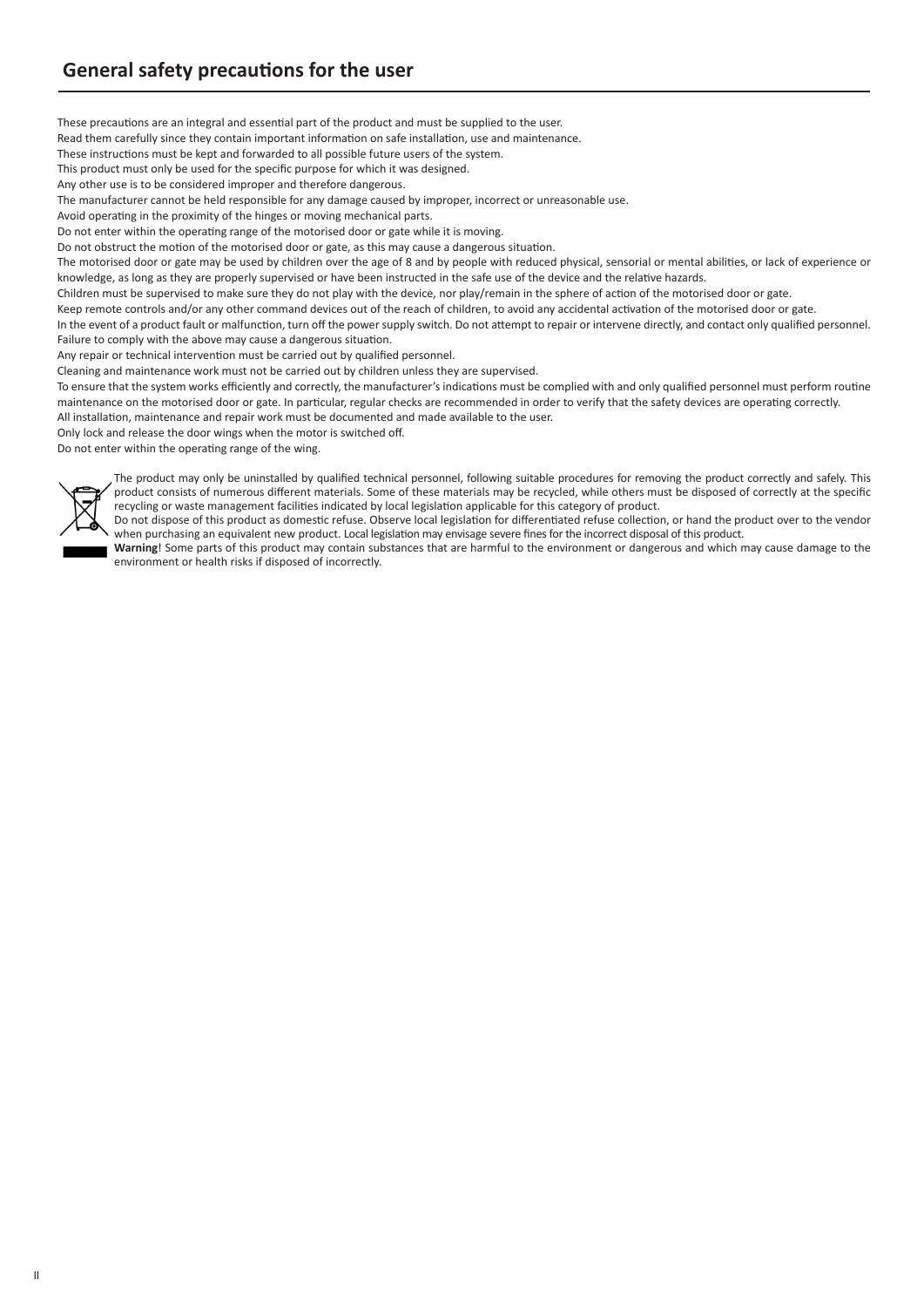

**EN** WARNING: only perform the gate leaf release and lock procedures with the unit disconnected from mains and with the motor at a standstill.

## **RELEASE AND MANUAL OPERATION**

Flip open the lock cover as indicated in step **1**. Insert the key included into the lock and turn clockwise by 90°, as indicated in step **2**. Open the release cover completely, as indicated in step **3**. Move the leaves manually.

## **RESTORING AUTOMATIC OPERATION**

To lock the gate leaf again, lower the release cover with the key inserted, taking care not to trap your fingers. Turn the key anticlockwise by 90°. Remove the key and close the lock cover.

ROGER TECHNOLOGY is the exclusive proprietor holder of all rights regarding this publication.

ROGER TECHNOLOGY reserves the right to implement any modifications without prior notification. Copying, scanning or any alterations to this document are prohibited without express prior authorised from by ROGER TECHNOLOGY.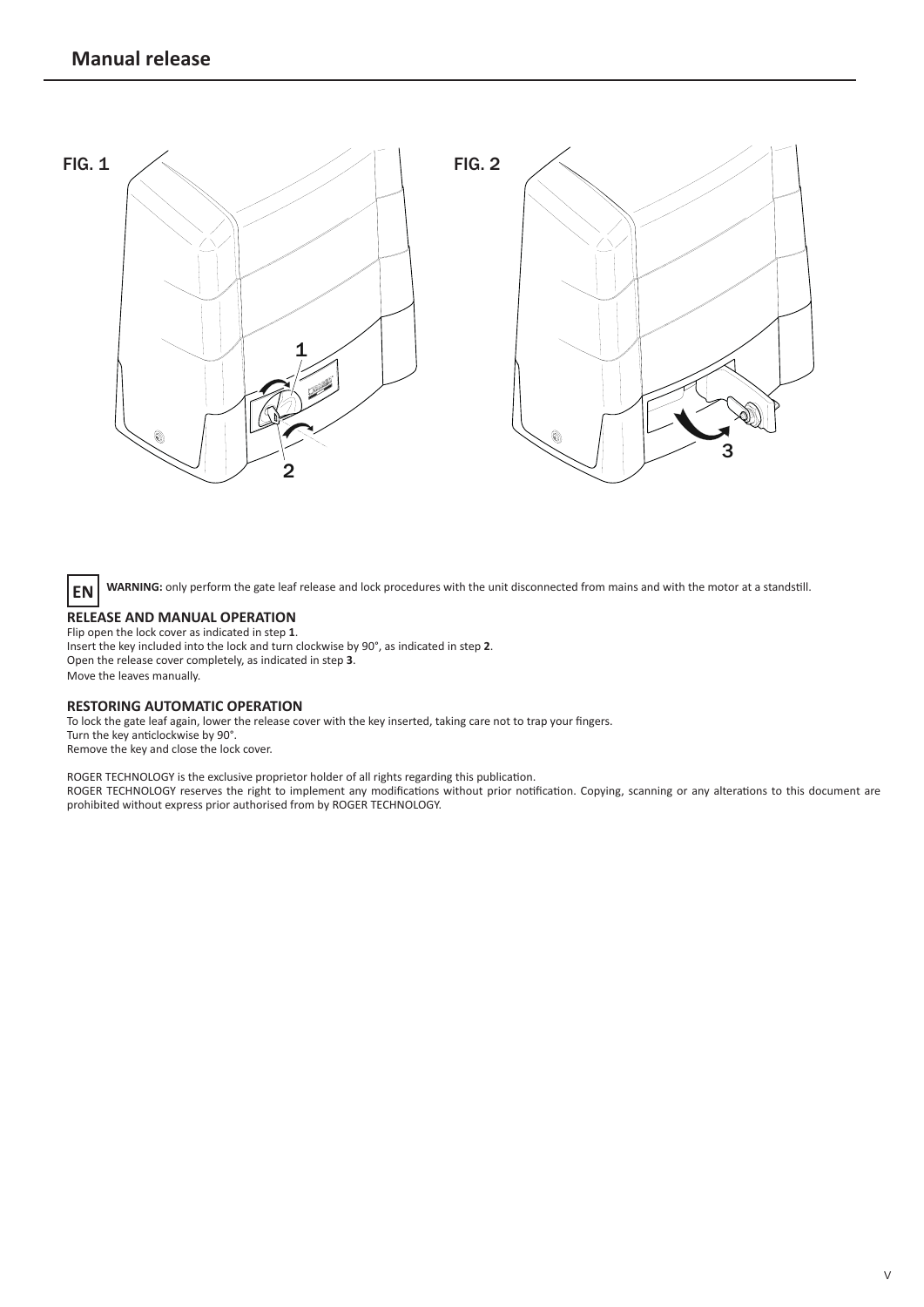## **Manutenzione ● Maintenance ● Wartungsplan ● Entretien ● Mantenimiento ● Manutenção**

| Timbro installatore / Installer's stamp / Stempel des Installateurs /<br>Cachet installateur / Sello instalador / Carimbo do instalador | Operatore / Operator / Bediener / Opérateur / Operador / Operador                                                                           |
|-----------------------------------------------------------------------------------------------------------------------------------------|---------------------------------------------------------------------------------------------------------------------------------------------|
|                                                                                                                                         | Data intervento / Date of intervention / Datum des Eingriffs / Date intervention / Fecha intervención /<br>Data da intervenção              |
|                                                                                                                                         | Firma tecnico / Technician's signature / Unterschrift des Technikers / Signature technicien / Firma técnico<br>/ Assinatura do técnico      |
|                                                                                                                                         | Firma committente / Customer's signature / Unterschrift des Auftraggebers / Signature client / Firma<br>ordenante / Assinatura do comitente |
| Intervento effettuato / Intervention performed / Eingriff / Intervention / Intervención / Intervenção                                   |                                                                                                                                             |
|                                                                                                                                         |                                                                                                                                             |
|                                                                                                                                         |                                                                                                                                             |
|                                                                                                                                         |                                                                                                                                             |
|                                                                                                                                         |                                                                                                                                             |
|                                                                                                                                         |                                                                                                                                             |
|                                                                                                                                         |                                                                                                                                             |

| Timbro installatore / Installer's stamp / Stempel des Installateurs /<br>Cachet installateur / Sello instalador / Carimbo do instalador | Operatore / Operator / Bediener / Opérateur / Operador / Operador                                                                           |
|-----------------------------------------------------------------------------------------------------------------------------------------|---------------------------------------------------------------------------------------------------------------------------------------------|
|                                                                                                                                         | Data intervento / Date of intervention / Datum des Eingriffs / Date intervention / Fecha intervención /<br>Data da intervenção              |
|                                                                                                                                         | Firma tecnico / Technician's signature / Unterschrift des Technikers / Signature technicien / Firma técnico<br>/ Assinatura do técnico      |
|                                                                                                                                         | Firma committente / Customer's signature / Unterschrift des Auftraggebers / Signature client / Firma<br>ordenante / Assinatura do comitente |
| Intervento effettuato / Intervention performed / Eingriff / Intervention / Intervención / Intervenção                                   |                                                                                                                                             |
|                                                                                                                                         |                                                                                                                                             |
|                                                                                                                                         |                                                                                                                                             |
|                                                                                                                                         |                                                                                                                                             |
|                                                                                                                                         |                                                                                                                                             |
|                                                                                                                                         |                                                                                                                                             |
|                                                                                                                                         |                                                                                                                                             |

| Timbro installatore / Installer's stamp / Stempel des Installateurs /<br>Cachet installateur / Sello instalador / Carimbo do instalador | Operatore / Operator / Bediener / Opérateur / Operador / Operador                                                                           |  |
|-----------------------------------------------------------------------------------------------------------------------------------------|---------------------------------------------------------------------------------------------------------------------------------------------|--|
|                                                                                                                                         | Data intervento / Date of intervention / Datum des Eingriffs / Date intervention / Fecha intervención /<br>Data da intervenção              |  |
|                                                                                                                                         | Firma tecnico / Technician's signature / Unterschrift des Technikers / Signature technicien / Firma técnico<br>/ Assinatura do técnico      |  |
|                                                                                                                                         | Firma committente / Customer's signature / Unterschrift des Auftraggebers / Signature client / Firma<br>ordenante / Assinatura do comitente |  |
| Intervento effettuato / Intervention performed / Eingriff / Intervention / Intervención / Intervenção                                   |                                                                                                                                             |  |
|                                                                                                                                         |                                                                                                                                             |  |
|                                                                                                                                         |                                                                                                                                             |  |
|                                                                                                                                         |                                                                                                                                             |  |
|                                                                                                                                         |                                                                                                                                             |  |
|                                                                                                                                         |                                                                                                                                             |  |